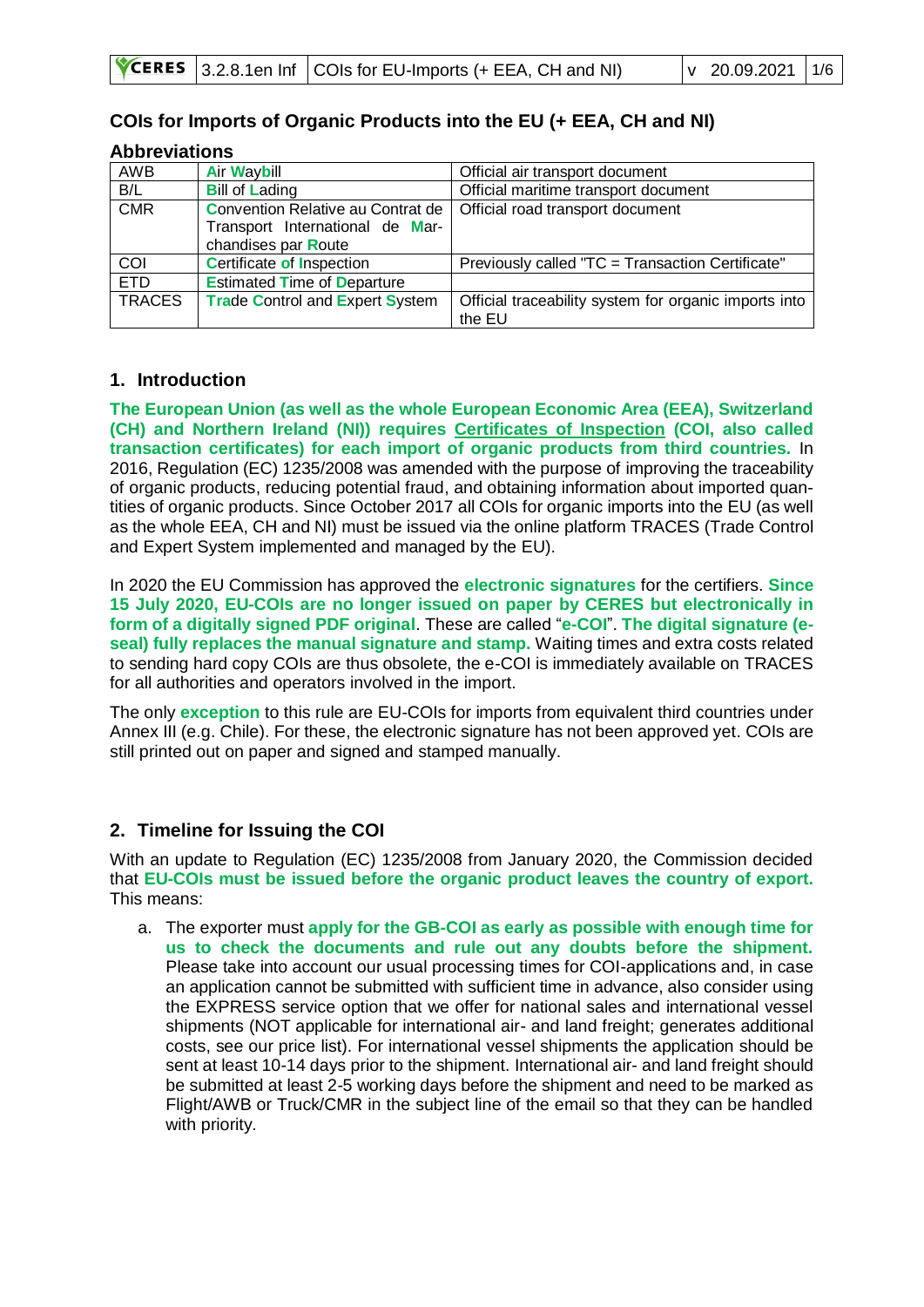- b. Exporters must be aware that **EU authorities may reject organic imports if the COI is issued after the consignment has left the country**. CERES cannot assume any responsibility for any potential consequences.
- c. In case the official waybill (B/L, CMR or AWB) and commercial invoice are issued only after the vessel has departed, **we also accept draft versions of the waybill (or booking confirmations) and proforma invoices for COI issuance.** If the draft B/L (or CMR or AWB) is not available at this time we will prepare the COI without this document. The COI will then, of course, not include any shipment details (boxes 14,15 and 17 for container number, seal number and means of transport will remain empty). Once the original B/L (or CMR or AWB) is available, please send it immediately and we will update the e-COI on TRACES with the relevant shipment details.

(Boxes 14 - 17 as well as the net weight and packages in box 13 of the e-COI can be modified in TRACES after the COI has been issued and before it has been endorsed by the EU competent authority; the digitally signed PDF of the COI will remain unchanged because it is the original and originals cannot be modified).

**The information shall be included in TRACES within a maximum of 10 days** (from the date of the signature in box 18) **and in any case before endorsement of the COI by the relevant Member State's competent authorities.** This deadline has been given by the EU Commission; it is not a CERES deadline.

d. Please make sure to **include the correct ETD as well as the transport mode (BL / AWB / CMR) in the subject line** of your email when sending in the application.

The **subject line of the COI application** should contain the following information: **COI to EU**\_ **BL / CMR / AWB** (the applicable one only) **Exporter x Importer, ETD: DD-MM**.

In case you would like to order EXPRESS service (only for maritime transport, generates additional costs, please see our price list) please also include EXPRESS in the subject line.

e. We request the exporter to send us the **final version of the B/L and the commercial invoice as soon as these documents are available**. CERES will not be responsible for any delays in entering the missing data, such as Container or B/L information in case of not receiving these documents in time (information can only be completed in TRACES prior to customs clearing). This needs to be an automatic process. We will check this monthly and send reminders. **If we do not receive the relevant documents after sending our reminder, we may stop issuing new COIs**.

In case of **changes between proforma/draft and original version of invoice or B/L (or CMR or AWB) we have to be informed in your email** in order to make the modifications in TRACES in time.

f. **Importer or First Consignee may upload the final transport document** (B/L, AWB, CMR) **in TRACES if requested** (not mandatory from EU Commission side). This does **not replace the email** including this document **to CERES**.

In case you want CERES to upload this document in TRACES, we will need a declaration (on letterhead, signed and stamped) from the exporter that CERES was given permission to upload this document in TRACES and also the instruction to do so when sending in the document. This is because of confidentiality reasons.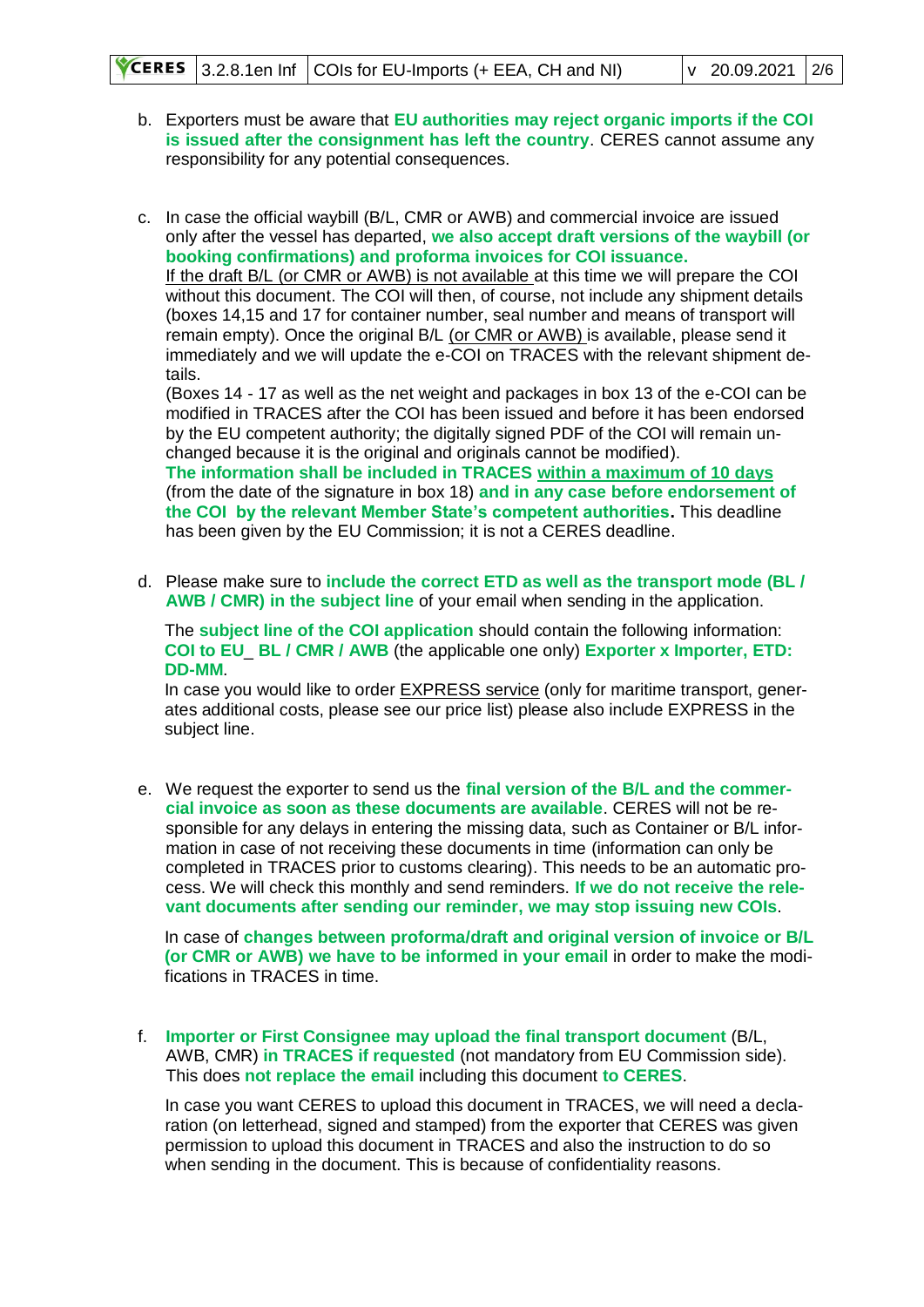g. This procedure **only applies to imports from third countries into the EU** (as well as the whole European Economic Area (EEA), Switzerland (CH) and Northern Ireland(NI)). All other COIs / TCs will be handled as before.

## h. **Please kindly support us by including the following information in the subject line of all COI application emails:**

- ➢ **Destination / country of import** (EU (+ EEA / CH / NI) or GB or other countries)
- ➢ **Transport mode** (Vessel/BL, Airfreight/AWB, Land freight/truck / CMR)
- ➢ For vessel transport only: **Service option** (EXPRESS or STANDARD)
- ➢ **Exporter** company name
- ➢ **Importer** company name
- ➢ For shipments to EU, EEA, Northern Ireland or GB: **ETD** (estimated time of departure = date when the shipment is planned to leave the country of export)
- $\triangleright$  For shipments to other countries: ETA (estimated time of arrival = date when the shipment is planned to reach the point of destination)

Expample: COI to EU\_BL EXPRESS\_Exporter x Importer\_ETD 03.10.

# **3. Which Control Body (CB) issues the COI?**

Per Art. 13(3) of Regulation (EC) 1235/2008, the **COI shall be issued "by the (…) control body of the operator carrying out the last operation for the purposes of preparation".**

#### **Examples:**

|    | <b>Producer</b>           | <b>Last Processor</b>                 | <b>Exporter</b>                                                           | <b>COI by</b>   |
|----|---------------------------|---------------------------------------|---------------------------------------------------------------------------|-----------------|
| a. | Banana farmer             | The bananas are packed<br>on the farm | The exporter does<br>not process, repack<br>or re-label the prod-         |                 |
|    |                           |                                       | uct                                                                       | <b>CERES</b>    |
|    | Certified by CERES        | Certified by CERES                    | Certified by CB X                                                         |                 |
| b. | Vineyard                  | Winery                                | The winery exports<br>the wine itself                                     |                 |
|    |                           |                                       |                                                                           | CB <sub>X</sub> |
|    | <b>Certified by CERES</b> | Certified by CB X                     |                                                                           |                 |
| C. | Rice farmer group         | Rice mill                             | Exporter buys and<br>sells, but does not<br>get in touch with the<br>rice | CBY             |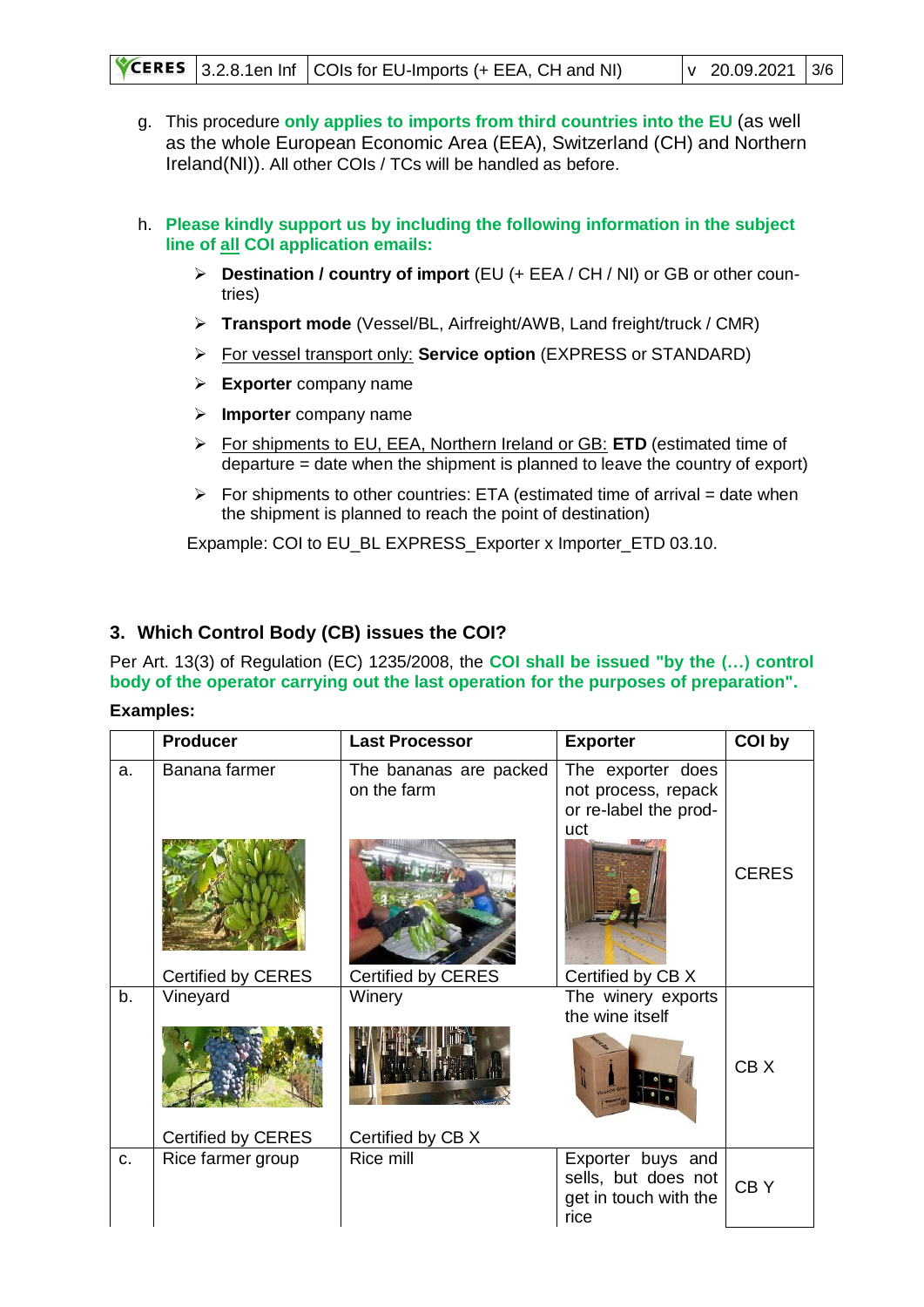| <b>Producer</b>   | <b>Last Processor</b> | <b>Exporter</b>                                                                                                             | <b>COI by</b> |  |
|-------------------|-----------------------|-----------------------------------------------------------------------------------------------------------------------------|---------------|--|
|                   |                       | <b>LETTERPRESS DESIGN</b><br><b>INVOICE</b><br><b>Number NL MORN</b>                                                        |               |  |
|                   |                       | <b>CIDA CONTRAPPORT</b><br>Altimi EVAN<br><b><i>Country Clocker</i></b><br>hinda Dandum interiora<br><b>GAS Painterman</b>  |               |  |
|                   |                       | <b>BrackA Future</b><br>The movement of the battle<br>T - EMAN - 19650<br>d lanzs<br><b>GENNE 79 TALL</b><br><b>Kingdom</b> |               |  |
|                   |                       | PECKEUP FOR<br><b>THANK</b><br>Smitsrie Dyes<br>Thistury's by manufacturers and                                             |               |  |
| Certified by CB X | Certified by CB Y     | Certified by CERES                                                                                                          |               |  |

## **4. Who can use TRACES**

**Access** to TRACES is granted to:

- Issuing Body (**Control Body** responsible for the third country exporter)
- Commission and Member State's Competent Authority
- Importers
- First consignees
- Responsible Control Bodies in Member States
- Last processors

# **5. How it works**

| 1 <sup>st</sup> Step     | Importer or control body of the last preparer creates the COI on TRACES.                                                                                                                                           |
|--------------------------|--------------------------------------------------------------------------------------------------------------------------------------------------------------------------------------------------------------------|
| $2nd$ Step               | Control body responsible for the operator who carries out the last prepa-<br>ration activity (in this case CERES) issues the e-COI; the e-COI is availa-<br>ble in real time for the respective customs authority. |
| 3 <sup>rd</sup> Step     | <b>Customs</b> confirms through (electronic) signature and stamp                                                                                                                                                   |
| $\overline{4^{th}}$ Step | First consignee (electronically) signs the declaration on acceptance of<br>goods as organic                                                                                                                        |
| $5th$ Step               | During the annual inspection, Box 20 of the e-COI is endorsed by the<br>control body (or competent authority) in the member state.                                                                                 |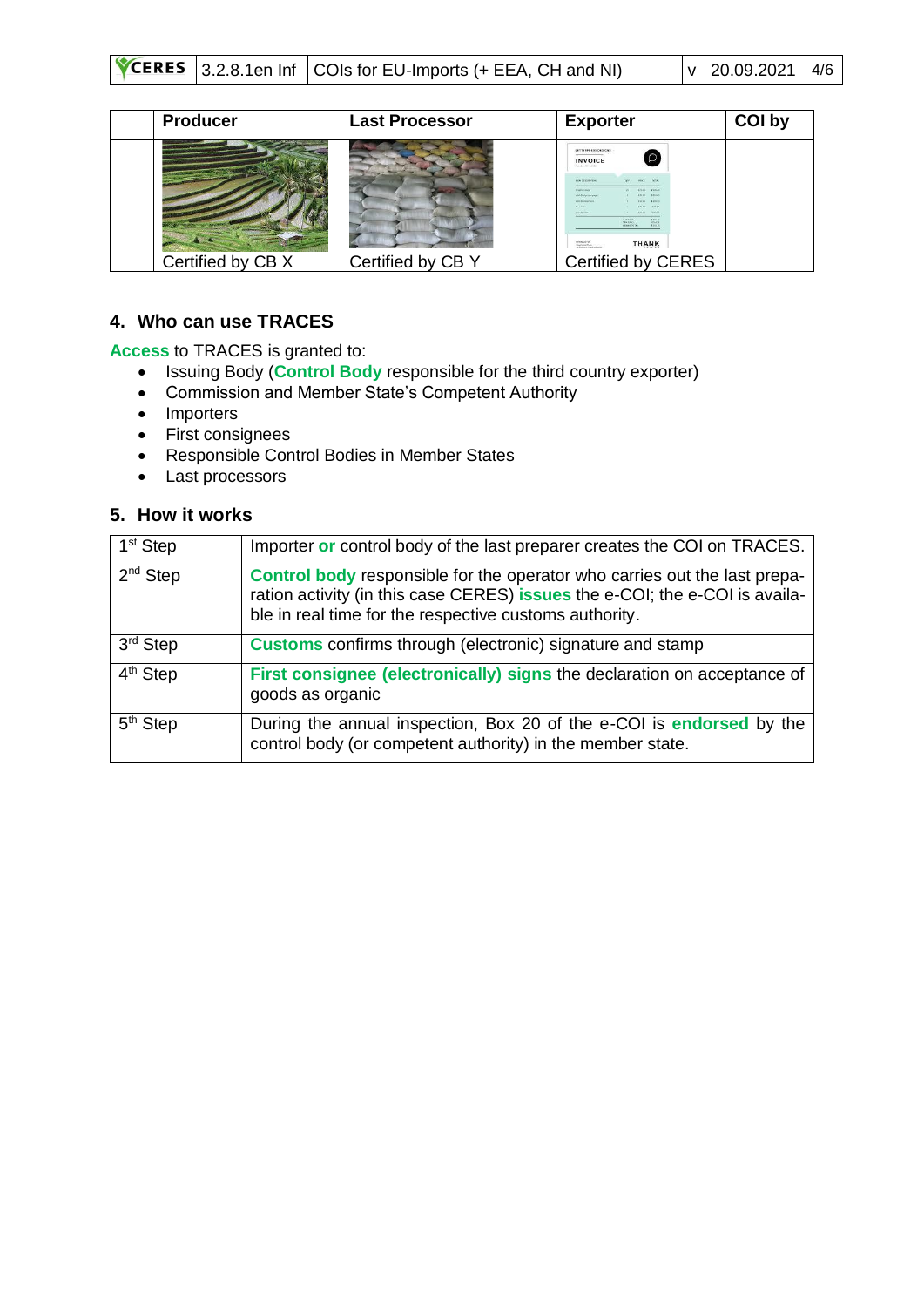|  |  |  | <b>YCERES</b> 3.2.8.1en Inf COIs for EU-Imports (+ EEA, CH and NI) |  | $\sqrt{6}$ 20.09.2021 5/6 |  |
|--|--|--|--------------------------------------------------------------------|--|---------------------------|--|
|--|--|--|--------------------------------------------------------------------|--|---------------------------|--|

# CERTIFICATE OF INSPECTION FOR IMPORT OF PRODUCTS FROM ORGANIC PRODUC-TION INTO THE EUROPEAN COMMUNITY

| 1. Issuing control body or authority (name,<br>address and code)<br><b>CERES GmbH</b><br>Vorderhaslach 1<br>D-91230 Happurg<br>Germany                                                                                                                                                                                                                                                                                                                                                                                                                                                    |                 | 2. Council Regulation (EC) No 834/2007:<br>-Article 33(2) $\Box$ or<br>- Article 33(3) x                                                           |                        |  |
|-------------------------------------------------------------------------------------------------------------------------------------------------------------------------------------------------------------------------------------------------------------------------------------------------------------------------------------------------------------------------------------------------------------------------------------------------------------------------------------------------------------------------------------------------------------------------------------------|-----------------|----------------------------------------------------------------------------------------------------------------------------------------------------|------------------------|--|
| 3. Serial number of the certificate of inspec-<br>tion                                                                                                                                                                                                                                                                                                                                                                                                                                                                                                                                    |                 | 4. Exporter (name and address)                                                                                                                     |                        |  |
| 5. Producer or processor of the product<br>(name and address)                                                                                                                                                                                                                                                                                                                                                                                                                                                                                                                             |                 | 6. Control body or control authority (name,<br>address and code)<br><b>CERES GmbH</b><br>Vorderhaslach 1<br>D-91230 Happurg, Germany<br>XX-BIO-140 |                        |  |
| 7. Country of origin                                                                                                                                                                                                                                                                                                                                                                                                                                                                                                                                                                      |                 | 8. Country of export                                                                                                                               |                        |  |
| 9. Country of clearance / Point of entry                                                                                                                                                                                                                                                                                                                                                                                                                                                                                                                                                  |                 | 10. Country of destination                                                                                                                         |                        |  |
| 11. Importer (name, address and EORI<br>number)                                                                                                                                                                                                                                                                                                                                                                                                                                                                                                                                           |                 | 12. First consignee in the Union (name and<br>address)                                                                                             |                        |  |
| 13. Description of products<br>CN code<br>Trade name<br>number<br>Net weight                                                                                                                                                                                                                                                                                                                                                                                                                                                                                                              |                 | Number of packages<br>Lot                                                                                                                          |                        |  |
| 14. Container number                                                                                                                                                                                                                                                                                                                                                                                                                                                                                                                                                                      | 15. Seal number |                                                                                                                                                    | 16. Total gross weight |  |
| 17. Means of transport before point of entry into the Union<br>Mode                                                                                                                                                                                                                                                                                                                                                                                                                                                                                                                       |                 |                                                                                                                                                    |                        |  |
| Identification                                                                                                                                                                                                                                                                                                                                                                                                                                                                                                                                                                            |                 |                                                                                                                                                    |                        |  |
| International transport document                                                                                                                                                                                                                                                                                                                                                                                                                                                                                                                                                          |                 |                                                                                                                                                    |                        |  |
| 18. Declaration of control authority or control body issuing the certificate referred to in box<br>This is to certify that this certificate has been issued on the basis of the checks required<br>under Article 13(4) of Regulation (EC) No 1235/2008 and that the products designated<br>above have been obtained in accordance with rules of production and inspection of the<br>organic production method which are considered equivalent in accordance with Regula-<br>tion (EC) No 834/2007.<br>Date:<br>Name and signature of authorised person Stamp of issuing authority or body |                 |                                                                                                                                                    |                        |  |